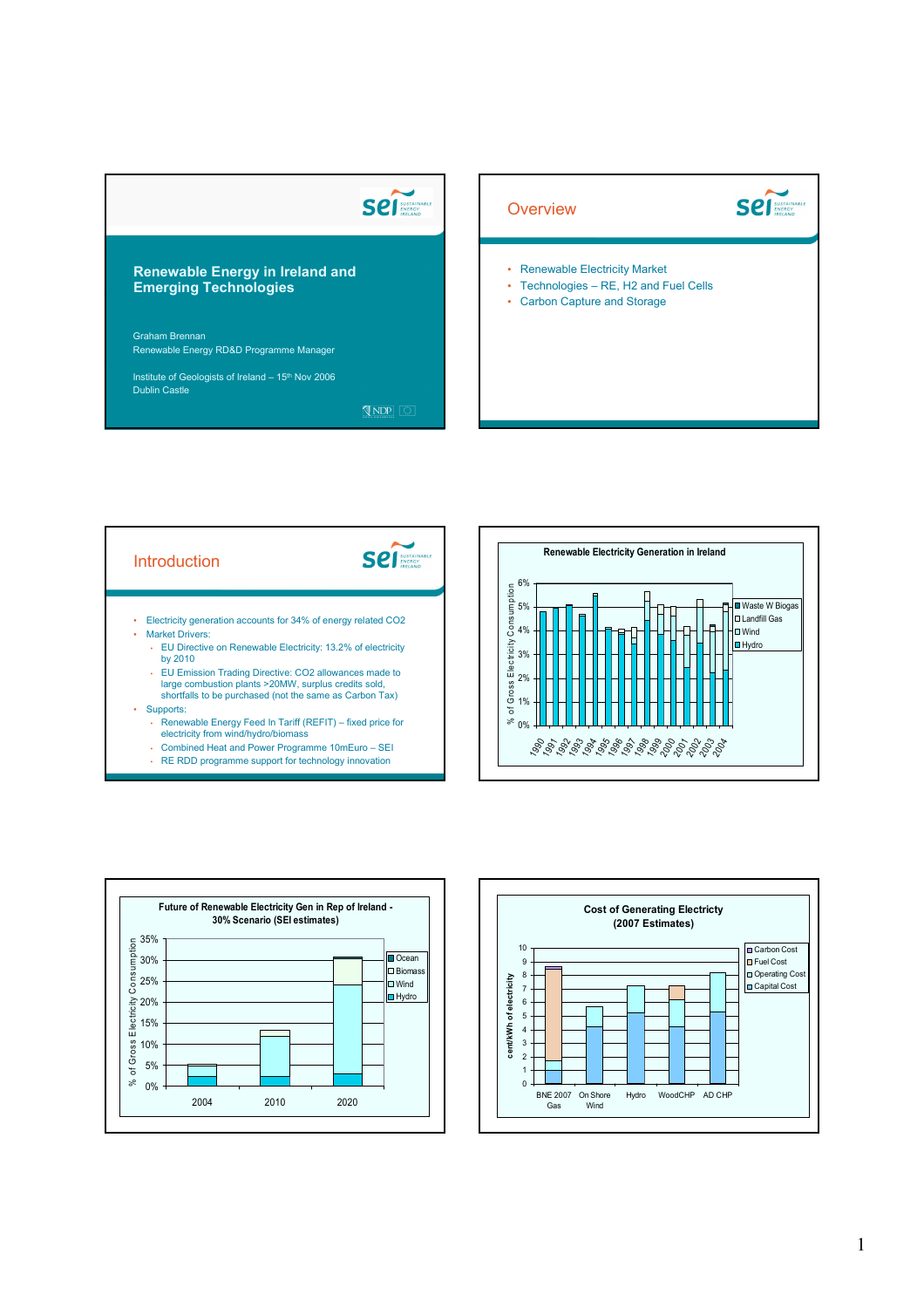## Small Scale Wood Fuelled Biomass Electricity

- Grainger's Sawmill, Co. Cork • Ireland's first Biomass CHP Plant
- Up to 60,000 t of wood fuel pa
- 1.8MWe + 3.5MWt
- Thermal energy used to heat kilns
- Capital cost =  $6.2$ mEuro<br>• SEI grant funding of 732
- SEI grant funding of 732kEuro
- Electricity Cost =  $6.6 8.6c/kWh$
- Profitability depends significantly on cost of fuel + value for heat



**Sell** SUSTAINABLE

## Farm Scale Anaerobic **Sell** SUSTAINAL Digester/Biogas Combined Heat & Power Plant (CHP)

- Anaerobic digestion of organic material to produce methane gas
- 600m3 Digester Tank<br>• Example Inputs = 6.50
- Example Inputs = 6,500t of manure+500t of fatty wastes p.a.  $\cdot$  350kWe + 420kWt
- Revenue streams: electricity/heat/fertiliser/compost
- Example capital cost = 1mEuro Electricity cost = 7.2 8.2 c/kWh
- Profitability depends on gate fees and value of heat





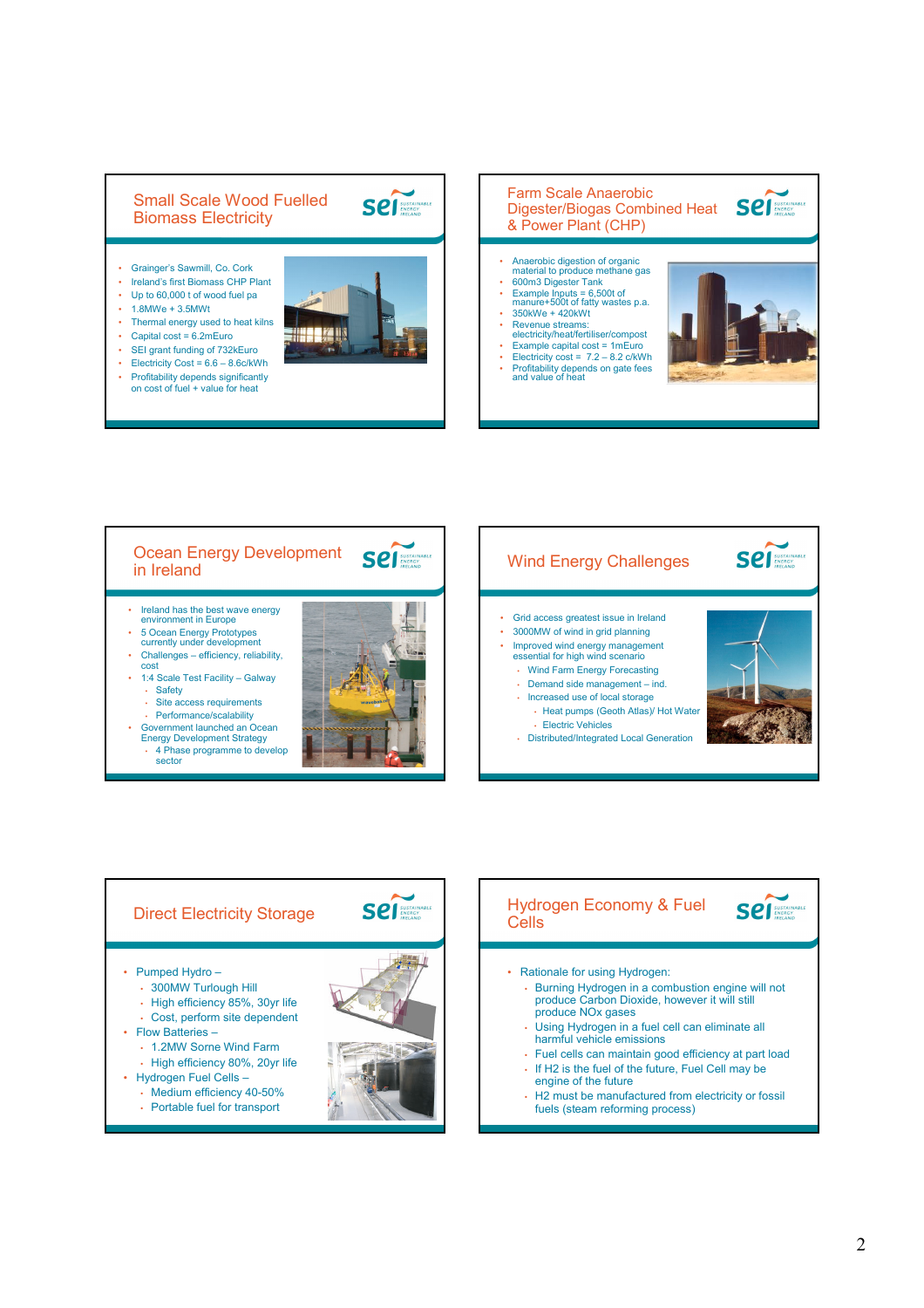